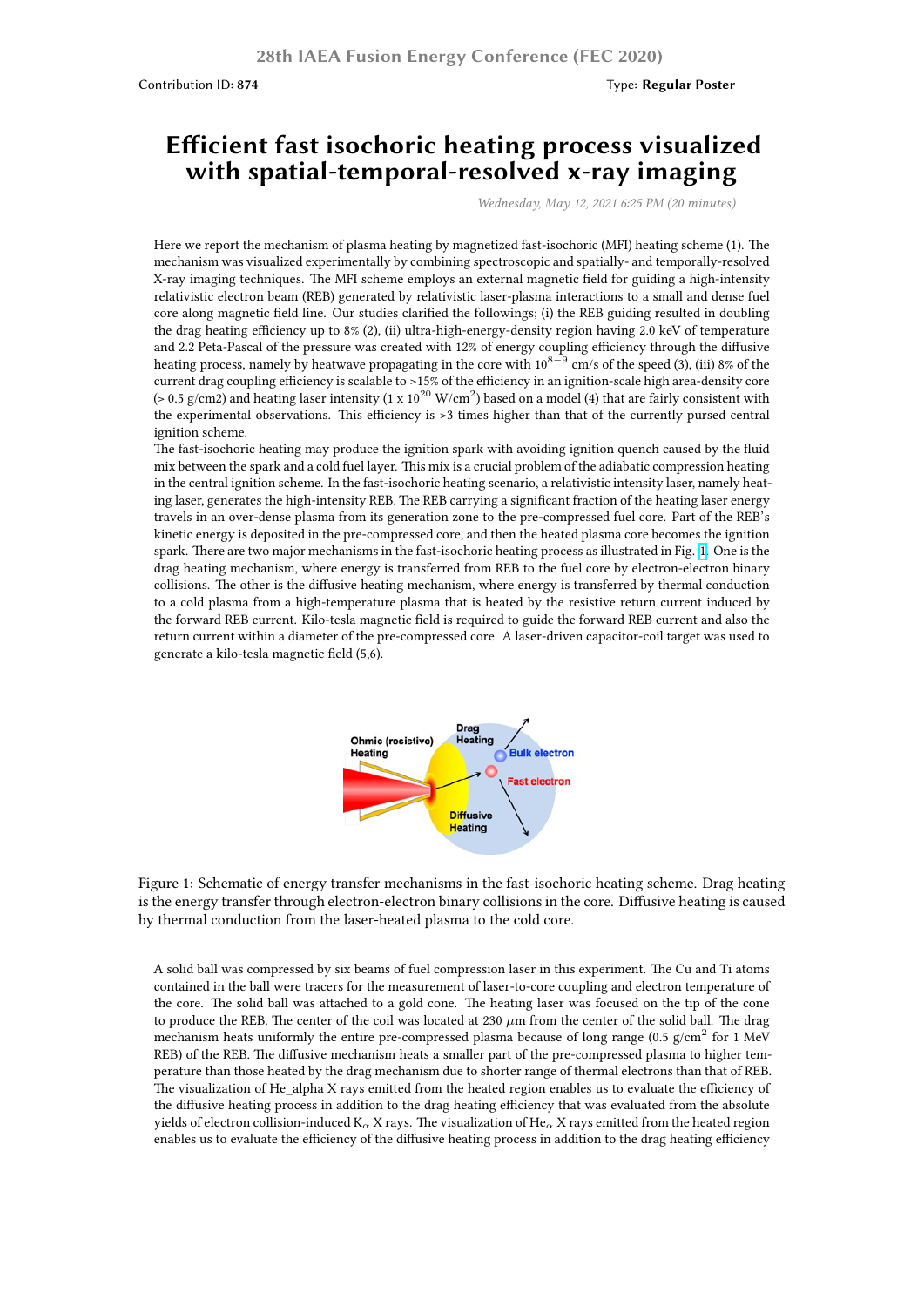of the heated plasma is negligible during the drag heating time-scale, on the other hand, the diffusive heating is slower than the drag heating. Time and spatial scale of the diffusive heating process are several tens ps and µm respectively, therefore, hydrodynamic motion can affect the evaluation of the diffusive heating efficiency.  $<$  15  $\mu$ m and  $<$  10 ps of spatial-temporal resolutions are required for evaluating the diffusive heating efficiency. It was difficult to utilize a fast and high-spatial resolution x-ray imaging technique under the harsh radiation environment produced by high-intensity laser-plasma interactions because the intense radiation causes a noisy background in the images. We visualized the heating area correlated with a plasma density profile by using quasi-monochromatic x-ray imagers and/or a thin-photo-cathode x-ray image detector that is insensitive to hard X-rays (7).

A number of K*<sup>α</sup>* photons emitted from the tracers correlates with energy deposited in the core via the drag heating mechanism. The internal energy of a heated plasma was obtained by combining two-dimensional (2D) electron temperature distributions obtained from 2D He*<sup>α</sup>* x-ray images and 2D density ones that were separately measured with an X-ray backlight technique. X rays from He-like ions (He*α*) are emitted from a high-temperature region, and its yield depends on electron temperature of the region. The diffusive heating efficiency was calculated as a ratio between evaluated internal energy and heating laser energy. The measurements revealed moderate heating of the entire core by the drag mechanism with 8% of energy coupling (2) and 12% of the diffusive heating efficiencies for 0.1  $g/cm<sup>3</sup>$  of areal density in our experiment, respectively. As shown in Fig. 2, the drag and diffusive heating processes were visualized with Fresnel phase zone plates (FPZPs), whose spatial resolution and gating time are 5 µm and 10 ps, respectively. The drag heating is the dominant process in the dense region because this is caused by electron-electron binary collisions, and the diffusive heating localized in the less compressed region near the cone because the heatwave propagation velocity is invers[ely](https://workshop.nifs.ac.jp/fec2020/image/47-Fujioka-image-fig_2.jpg) proportional to the plasma density.



Figure 2: (Left) Drag heating area visualized as K*<sup>α</sup>* X-ray emission region (Right) Diffusive heating area locates near the cone that was visualized as He*<sup>α</sup>* X-ray emission region. The white dotted and broken lines indicate size of the compressed plasma and a K*<sup>α</sup>* fiducial mark attached to the cone, respectively.

- (1) T. Johzaki et al., Plasma Phys. Control. Fusion 59, 014045 (2017).
- (2) S. Sakata et al., Nat. Commun. 9, 3937 (2018).
- (3) K. Matsuo et al., , Phys. Rev. Lett. (accepted).
- (4) S. Sakata et al., Plasma Fusion Res. 14, 3404138 (2019).
- (5) S. Fujioka et al., Sci. Rep. 3, 1170 (2013).
- (6) S. Fujioka et al., Plasma Phys. Control. Fusion 51, 124032 (2009).
- (7) H. Shiraga et al., Rev. Sci. Instrum. 79, 1 (2008).

## **Affiliation**

Institute of Laser Engineering, Osaka University

## **Country or International Organization**

Japan

**Primary authors:** FUJIOKA, Shinsuke (Institute of Laser Engineering, Osaka University); Mr TAKIZAWA,